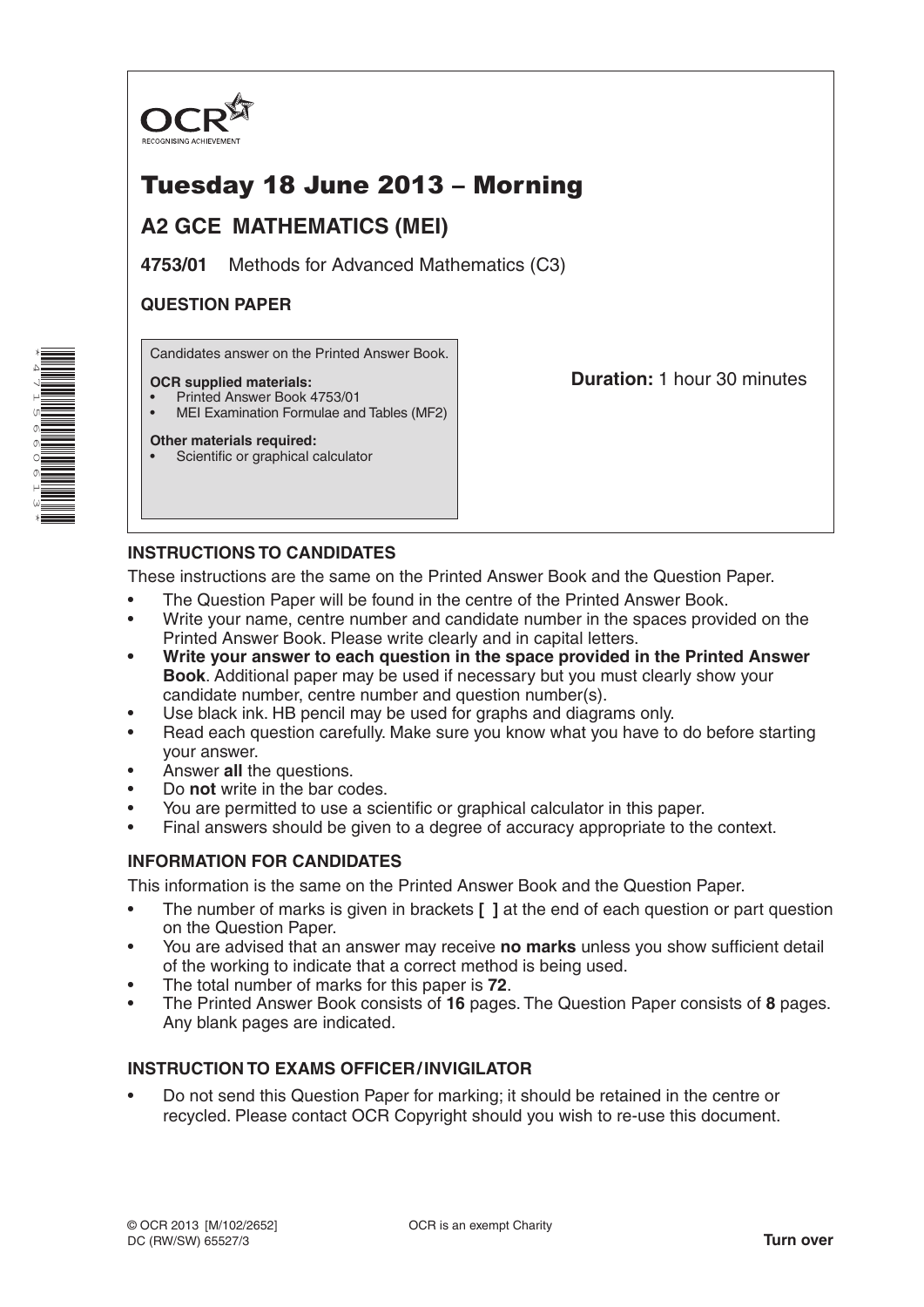#### **Section A** (36 marks)

**1** Fig. 1 shows the graphs of  $y = |x|$  and  $y = a|x + b|$ , where *a* and *b* are constants. The intercepts of  $y = a|x + b|$  with the *x*- and *y*-axes are  $(-1, 0)$  and  $(0, \frac{1}{2})$  respectively.





|                | (i) Find $a$ and $b$ .                                                         | $\mathbf{[2]}$ |
|----------------|--------------------------------------------------------------------------------|----------------|
|                | (ii) Find the coordinates of the two points of intersection of the graphs.     | [4]            |
| $\overline{2}$ | (i) Factorise fully $n^3 - n$ .                                                | $\mathbf{[2]}$ |
|                | (ii) Hence prove that, if <i>n</i> is an integer, $n^3 - n$ is divisible by 6. |                |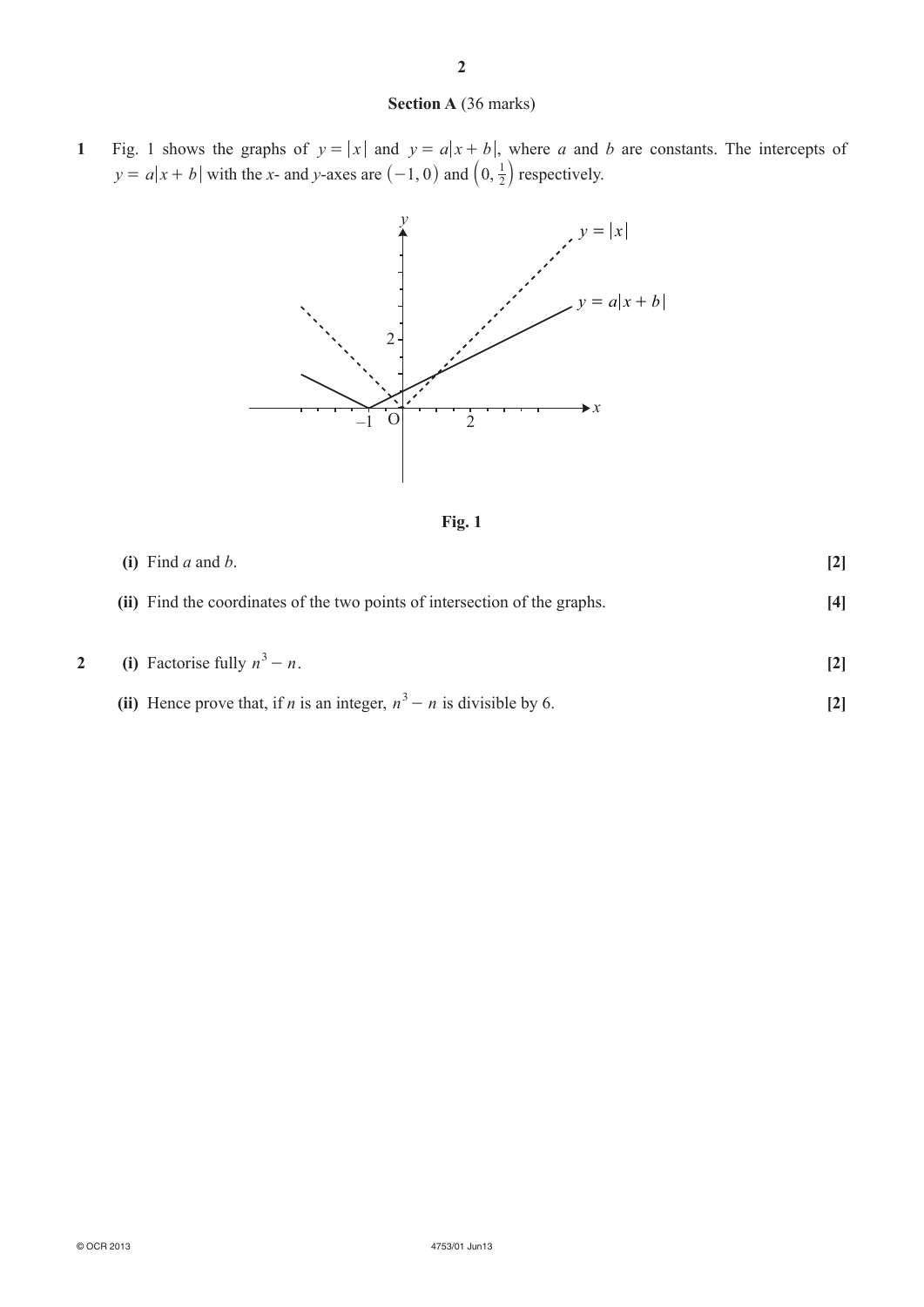**3** The function  $f(x)$  is defined by  $f(x) = 1 - 2 \sin x$  for  $-\frac{1}{2}\pi \le x$  $-\frac{1}{2}\pi \le x \le \frac{1}{2}\pi$ . Fig. 3 shows the curve  $y = f(x)$ .





- **(i)** Write down the range of the function  $f(x)$ . [2]
- (ii) Find the inverse function  $f^{-1}(x)$ . [3]

## (iii) Find f'(0). Hence write down the gradient of  $y = f^{-1}(x)$  at the point  $(1, 0)$ . [3]

**4** Water flows into a bowl at a constant rate of 10cm3 s−1 (see Fig. 4).



**Fig. 4**

When the depth of water in the bowl is *h* cm, the volume of water is  $V \text{cm}^3$ , where  $V = \pi h^2$ . Find the rate at which the depth is increasing at the instant in time when the depth is 5 cm. **[5]** 

5 Given that 
$$
y = \ln\left(\sqrt{\frac{2x-1}{2x+1}}\right)
$$
, show that  $\frac{dy}{dx} = \frac{1}{2x-1} - \frac{1}{2x+1}$ . [4]

**6** Using a suitable substitution or otherwise, show that *r*  $\frac{\sin 2x}{\cos 2x} dx = \frac{1}{2} \ln 2$  $\frac{\sin 2x}{3 + \cos 2x}$ dx  $\int_{0}^{\frac{1}{2}\pi} \frac{\sin 2x}{3 + \cos 2x} dx = \frac{1}{2}$  $\int_0^{2\pi} \frac{\sin 2x}{3 + \cos 2x} dx = \frac{1}{2} \ln 2.$  [5]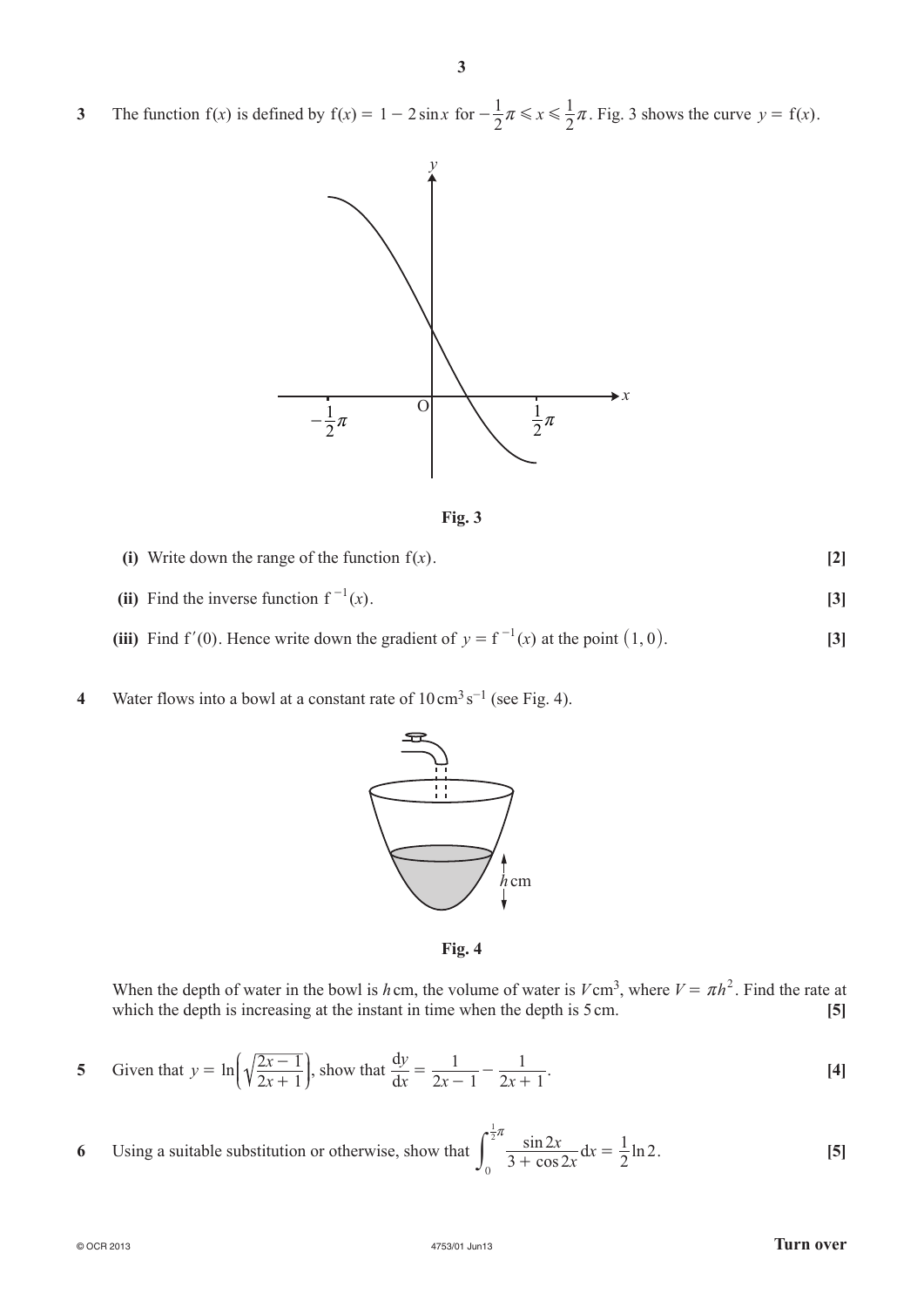**7 (i)** Show algebraically that the function  $f(x)$ *x x*  $f(x) = \frac{2x}{1 - x^2}$  is odd. **[2]** 

Fig. 7 shows the curve  $y = f(x)$  for  $0 \le x \le 4$ , together with the asymptote  $x = 1$ .





(ii) Use the copy of Fig. 7 to complete the curve for  $-4 \le x \le 4$ . [2]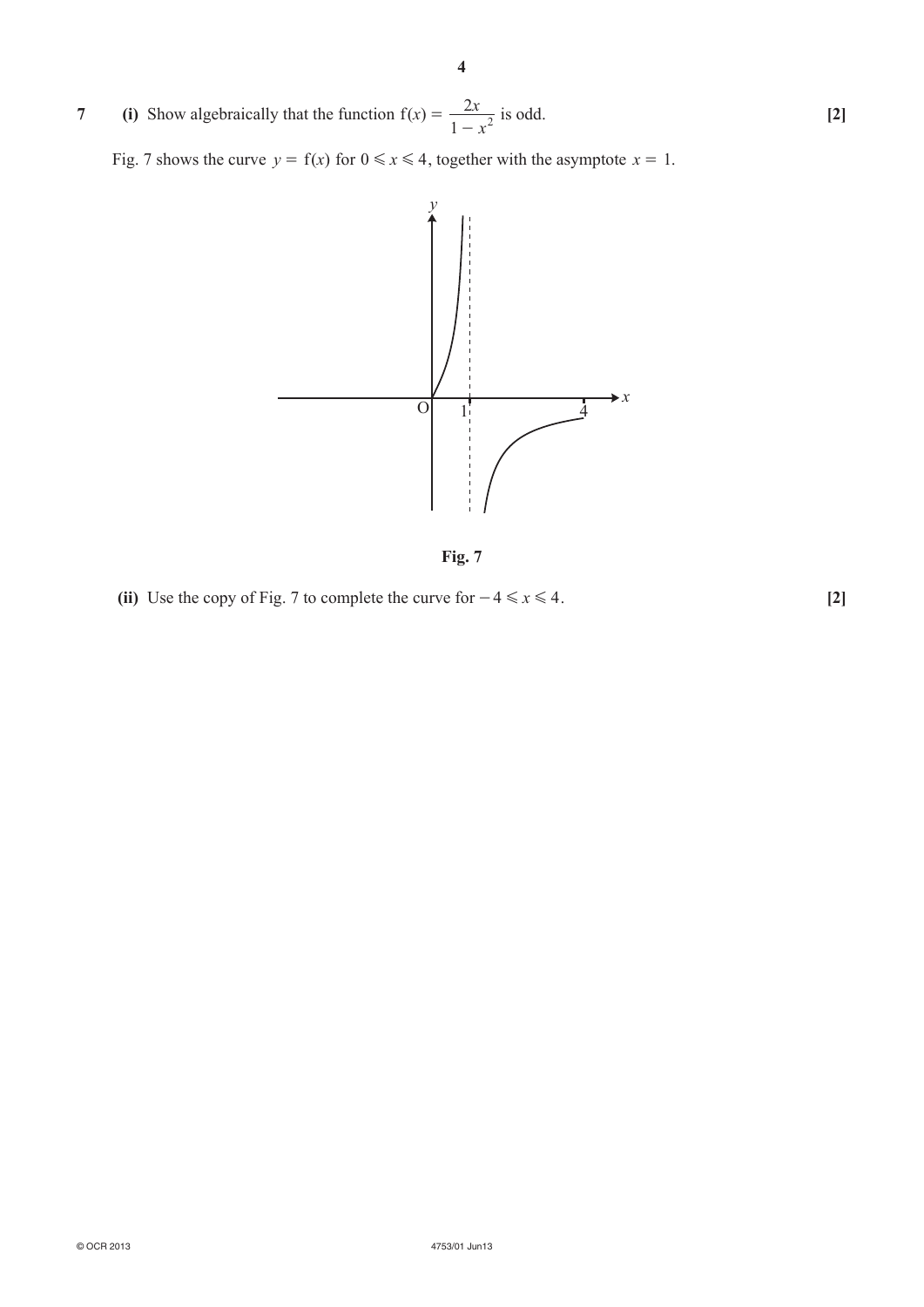#### **Section B** (36 marks)

**8** Fig. 8 shows the curve  $y = f(x)$ , where  $f(x) = (1 - x)e^{2x}$ , with its turning point P.





- (i) Write down the coordinates of the intercepts of  $y = f(x)$  with the *x* and *y*-axes. [2]
- **(ii)** Find the exact coordinates of the turning point P. **[6]**
- (iii) Show that the exact area of the region enclosed by the curve and the *x* and *y*-axes is  $\frac{1}{4}(e^2 3)$ . [5]
- The function  $g(x)$  is defined by  $g(x) = 3f(\frac{1}{2}x)$ .
- (iv) Express  $g(x)$  in terms of *x*.

Sketch the curve  $y = g(x)$  on the copy of Fig. 8, indicating the coordinates of its intercepts with the *x*- and *y*-axes and of its turning point. **[4]**

(v) Write down the exact area of the region enclosed by the curve  $y = g(x)$  and the *x*- and *y*-axes. [1]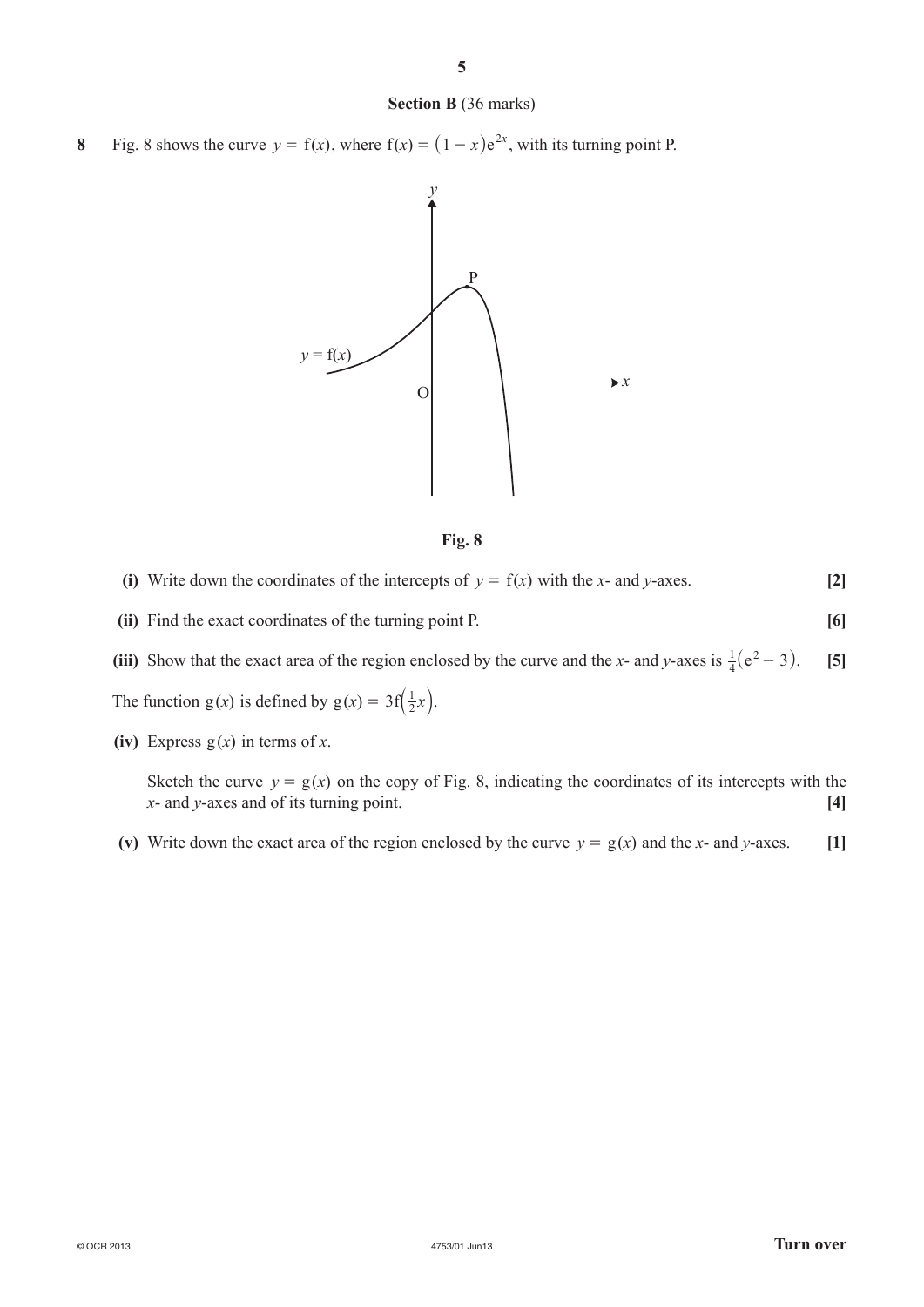**9** Fig. 9 shows the curve with equation  $y^3 = \frac{x}{2x}$ .  $2x - 1$  $x^3 = \frac{x^3}{2x - 1}$ . It has an asymptote  $x = a$  and turning point P.

**6**



**Fig. 9**

**(i)** Write down the value of *a*. **[1]**

(ii) Show that 
$$
\frac{dy}{dx} = \frac{4x^3 - 3x^2}{3y^2(2x - 1)^2}
$$
.

Hence find the coordinates of the turning point P, giving the *y*-coordinate to 3 significant figures. **[9]**

(iii) Show that the substitution  $u = 2x - 1$  transforms *x*  $\frac{x}{x}$  dx  $\int \frac{x}{\sqrt[3]{2x-1}} dx$  to  $\frac{1}{4} \int (u^{\frac{2}{3}} + u^{-\frac{1}{3}}) du$ .

Hence find the exact area of the region enclosed by the curve  $y^3 = \frac{x}{2x}$  $2x - 1$ Hence find the exact area of the region enclosed by the curve  $y^3 = \frac{x^3}{2x - 1}$ , the *x*-axis and the lines  $x = 1$  and  $x = 4.5$ . [8]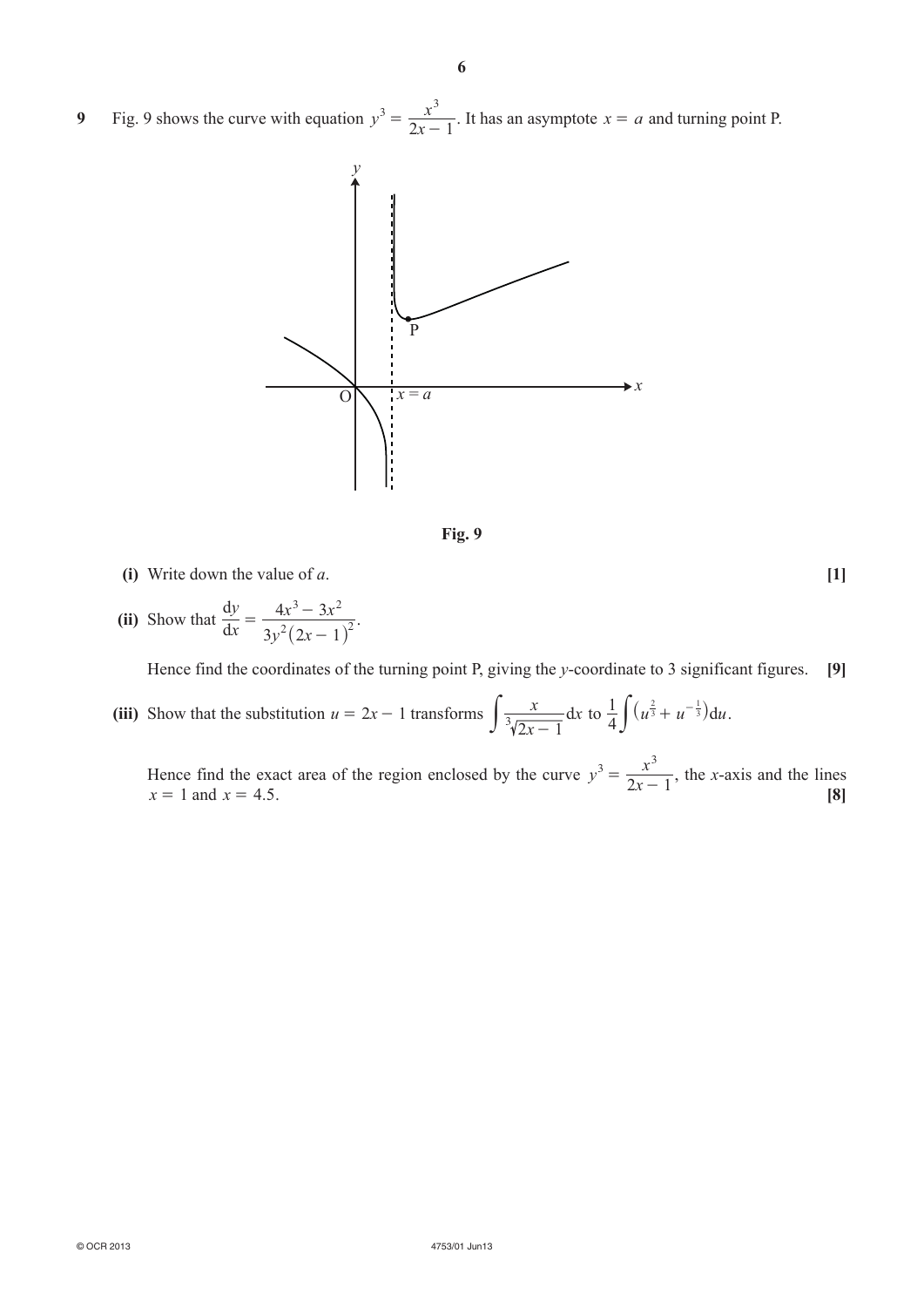#### **BLANK PAGE**